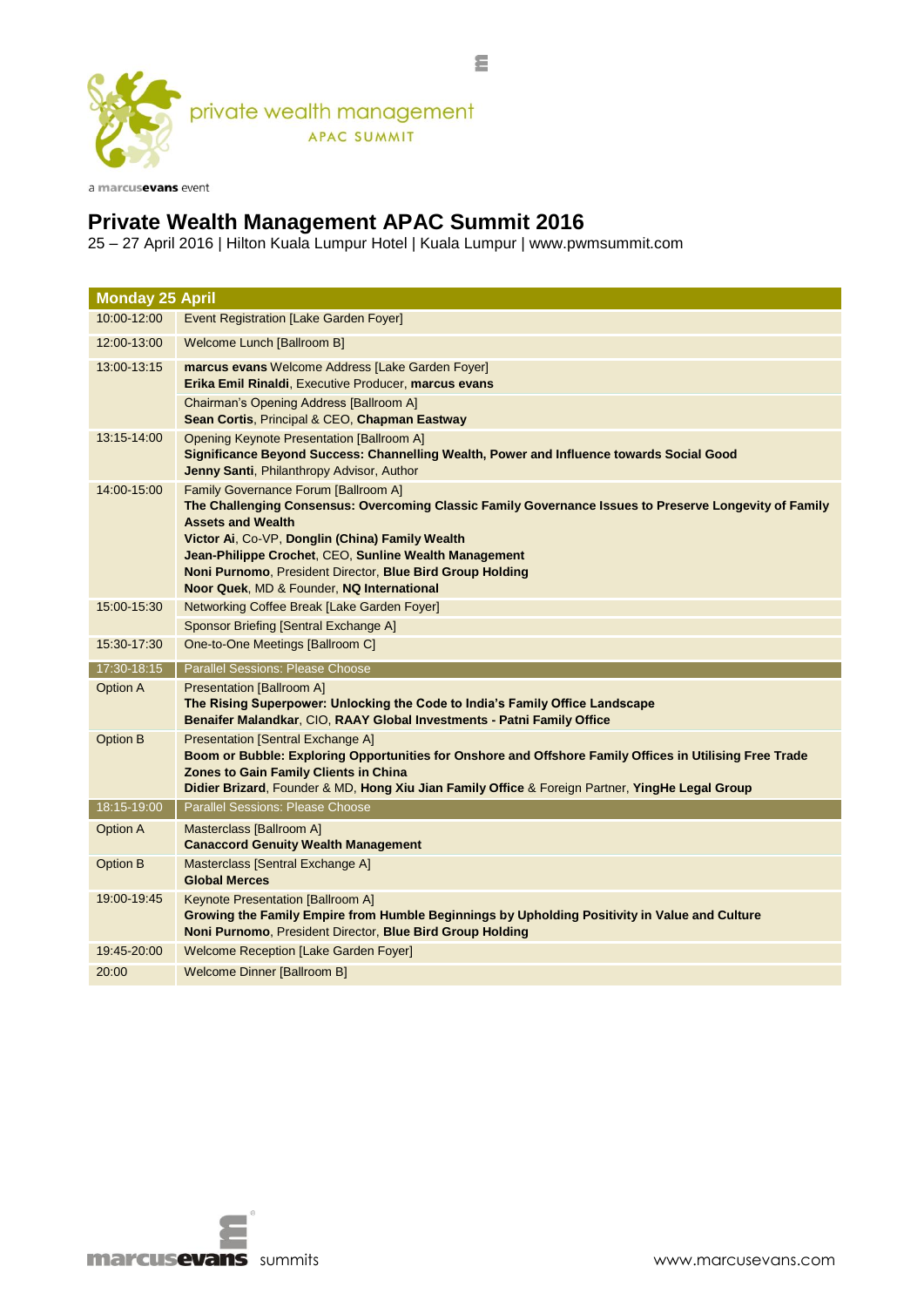

a marcusevans event

## **Private Wealth Management APAC Summit 2016**

25 – 27 April 2016 | Hilton Kuala Lumpur Hotel | Kuala Lumpur | www.pwmsummit.com

| <b>Tuesday 26 April</b> |                                                                                                                                                                                                                                                                                                                                                                                                                                                    |
|-------------------------|----------------------------------------------------------------------------------------------------------------------------------------------------------------------------------------------------------------------------------------------------------------------------------------------------------------------------------------------------------------------------------------------------------------------------------------------------|
| 07:30-08:45             | Breakfast [Vasco's]                                                                                                                                                                                                                                                                                                                                                                                                                                |
| 09:00-09:45             | <b>Presentation [Ballroom A]</b><br>It's High Time to Diversify: Taking New Initiatives to Explore Investment Opportunities and Expand the Asset<br><b>Portfolio</b><br>Sean Cortis, Principal & CEO, Chapman Eastway                                                                                                                                                                                                                              |
| 09:45-10:30             | <b>Parallel Sessions: Please Choose</b>                                                                                                                                                                                                                                                                                                                                                                                                            |
| Option A                | Masterclass [Ballroom A]<br><b>FGP Capital</b>                                                                                                                                                                                                                                                                                                                                                                                                     |
| <b>Option B</b>         | Roundtable [Sentral Exchange A]<br><b>Rising Straits</b>                                                                                                                                                                                                                                                                                                                                                                                           |
| 10:30-10:45             | Networking Coffee Break [Lake Garden Foyer]                                                                                                                                                                                                                                                                                                                                                                                                        |
| 10:45-12:45             | One-to-One Meetings [Ballroom C]                                                                                                                                                                                                                                                                                                                                                                                                                   |
| 12:45-13:45             | Lunch [Ballroom B]                                                                                                                                                                                                                                                                                                                                                                                                                                 |
| 13:45-14:45             | Global Markets Forum [Ballroom A]<br>Universal Understanding: Dissecting Diverse Markets and Regional Trends to Gain a Better Foothold of<br><b>Worldwide Investments</b><br>Ozi Amanat, Venture Capitalist, K2 Global<br>Ashu Dutt, MD Asia Family Office, Dutt Capital Advisors<br>Francesco Lombardo, MD, Veritage Family Office<br>Dr Katsura Suzuki, Founding Partner & Member of the Board of Directors, NACRE Global Asset Protection Group |
| 14:45-15:30             | <b>Parallel Sessions: Please Choose</b>                                                                                                                                                                                                                                                                                                                                                                                                            |
| <b>Option A</b>         | <b>Presentation [Ballroom A]</b><br>Maintaining Resilience: Asian Fixed Income in a Rising Rates Environment<br>Dilip Parameswaran, Founder & Head, Asia Investment Advisors                                                                                                                                                                                                                                                                       |
| <b>Option B</b>         | <b>Presentation [Sentral Exchange A]</b><br>Designing Family Ownership for Sustainability: The Pros and Cons of Utilising Family Trust as a Controlling<br><b>Factor</b><br>Professor Joseph Fan, Professor School of Accountancy & Department of Finance, Chinese University Hong<br>Kong (CUHK), Director, Institute of Economics and Finance                                                                                                    |
| 15:30-16:15             | <b>Parallel Sessions: Please Choose</b>                                                                                                                                                                                                                                                                                                                                                                                                            |
| <b>Option A</b>         | <b>Presentation [Ballroom A]</b><br>Investing in China: Grasping Powerful Global Asset Allocation Strategies to Emerge as Winners in the<br><b>Marketplace</b><br>David Chang, Co-Founding Partner, G9 China Private Office & Secretary General, China Family Office<br><b>Association</b>                                                                                                                                                         |
| <b>Option B</b>         | <b>Presentation [Sentral Exchange A]</b><br>Navigating South East Asia's Economic Tidal Wave: Emerging Trends in Real Estate Development and<br>Investment<br>James Ong, Founder & CEO, Fortis Family Office                                                                                                                                                                                                                                       |
| 16:15-16:45             | Networking Coffee Break [Lake Garden Foyer]                                                                                                                                                                                                                                                                                                                                                                                                        |
| 16:45-18:45             | One-to-One Meetings [Ballroom C]                                                                                                                                                                                                                                                                                                                                                                                                                   |
| 18:45-19:30             | <b>Keynote Presentation [Ballroom A]</b><br>Fostering Greatness: Developing Next-Generation Leaders as Key Assets for Prosperity and Continuity<br>Francesco Lombardo, MD, Veritage Family Office                                                                                                                                                                                                                                                  |
| 19:30                   | Evening Reception - Join us for a cocktail dinner to maximise informal networking opportunities! [Grand Suite, Level<br>7]                                                                                                                                                                                                                                                                                                                         |

Ξ